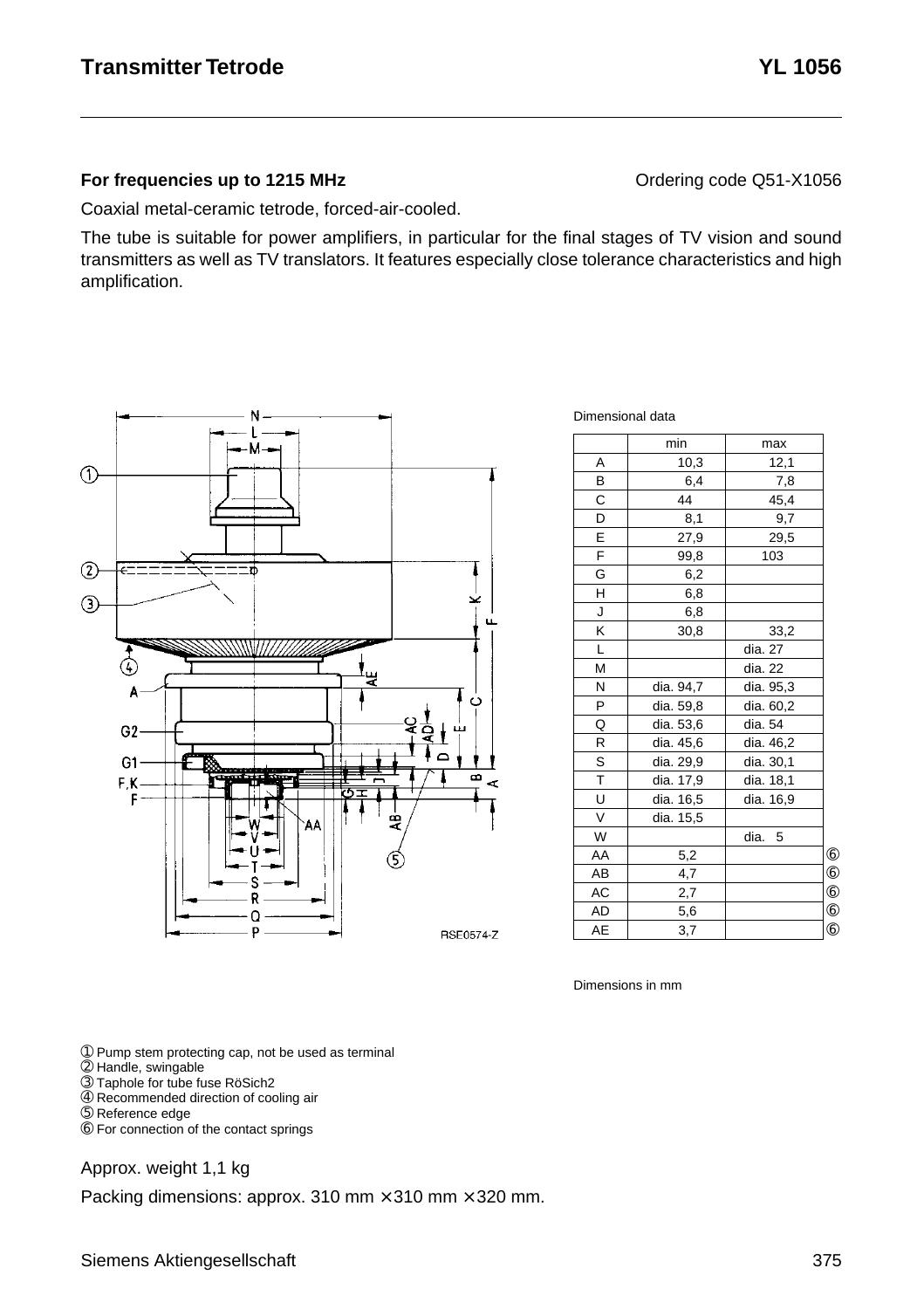# **Heating**

| Heater voltage                | $U_{\rm F}$ | 3,8 ( $\pm$ 5 %) | V <sub>1</sub> |
|-------------------------------|-------------|------------------|----------------|
| Heater current                | ≀F          | $19.5 \pm 2$     | A              |
| Preheating time               | $t_{\rm h}$ | $\geq$ 3         | min            |
| Heating: indirect by ac or dc |             |                  |                |
| Cathode: matrix oxide         |             |                  |                |

## **Characteristics**

| Amplification factor of screen grid<br>at $U_{\rm A} = 3$ kV, $U_{\rm C2} = 500$ V, $I_{\rm A} = 0.5$ A | $\mu$ <sub>g2g1</sub> |    |      |
|---------------------------------------------------------------------------------------------------------|-----------------------|----|------|
| Transconductance<br>at $U_{\rm A} = 3$ kV, $U_{\rm G2} = 500$ V, $I_{\rm A} = 0.5$ A                    |                       | 55 | mA/V |

| <b>Capacitances</b>      |                  | min | nom   | max   |    |
|--------------------------|------------------|-----|-------|-------|----|
| Cathode/control grid     | $c_{\text{kq1}}$ | 38  | 42    | 46    | рF |
| Cathode/screen grid      | $c_{\text{kq2}}$ | 1,9 | 2,2   | 2,5   | pF |
| Cathode/anode            | $c_{\rm ka}$     |     | 0,005 | 0,011 | рF |
| Control grid/screen grid | $c_{q1q2}$       | 56  | 60    | 64    | рF |
| Control grid/anode       | $c_{\rm g1a}$    |     | 0,05  | 0.06  | pF |
| Screen grid/anode        | $c_{\rm g2a}$    | 7,5 | 8,0   | 8,8   | pF |

## **Accessories Contract Contract Contract Contract Contract Contract Contract Contract Contract Contract Contract Contract Contract Contract Contract Contract Contract Contract Contract Contract Contract Contract Contract Co**

| Tube fuse                                         | RöSich <sub>2</sub> | Q81-X1402 <sup>2</sup> ) |
|---------------------------------------------------|---------------------|--------------------------|
| Tube fuse                                         | RöSich9             | Q81-X14092)              |
| Socket wrench for tube fuse                       | RöZub10             | Q81-X2110                |
| Tube protective device                            | RöKt <sub>2</sub>   | Q81-X1302                |
| Pull switch for tube fuse                         | RöKt11              | Q81-X1311                |
| Cavity band III, 500 W vision/sound               | TK4425              | Q94-X4425                |
| Cavity band IV/V, 500 W vision/sound              | TK4435              | Q94-X4435                |
| Cavity band III, 1 kW vision                      | TK4441              | Q94-X4441                |
| Cavity band III, 1,1 kW sound                     | TK4450              | Q94-X4450                |
| Cavity band III, 1,7 kW sound                     | TK4451              | Q94-X4451                |
| Spring-finger contact for anode terminal          | YLZ9521a            | Q81-X9204                |
| Spring-finger contact for screen grid terminal    | YLZ9521q2           | Q81-X9205                |
| Spring-finger contact for control grid terminal   | YLZ9521g1           | Q81-X9206                |
| Spring-finger contact for heater cathode terminal | <b>YLZ9523</b>      | Q81-X9523                |

for immediate operation, the tube can be continuously heated without damaging the cathode. The optimum heater voltage for \$1,8 V. The standby and operating times should be equal (e.g. 1 week operation, 1 week standby). Care should be taken not to exceed the maximum permissible surface temperature of 250 °C even during standby operation, especially without cooling.

<sup>2)</sup> RöSich2 (120 mm) and RöSich9 (25 mm) only differ in the length of the phosphor-bronze litz wire.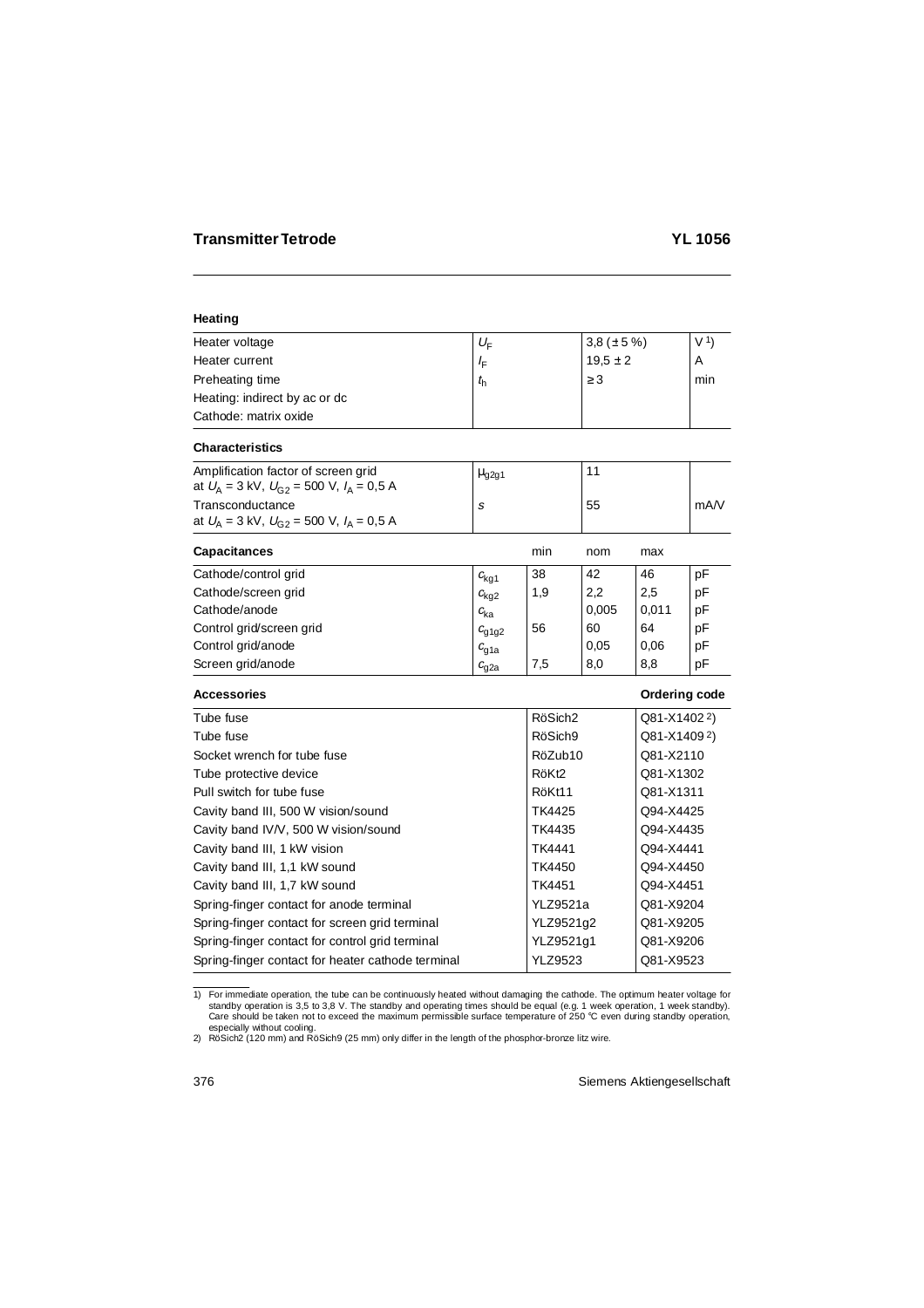| Cold anode voltage (dc)   | $U_{A,0}$         | 3700   | ν               |
|---------------------------|-------------------|--------|-----------------|
| Anode voltage (dc)        | $U_{\rm A}$       | 3500   | ν               |
| Screen grid voltage (dc)  | $U_{G2}$          | 650    | ٧               |
| Control grid voltage (dc) | $U_{G1}$          | $-100$ | ٧               |
| Cathode current (dc)      | $I_{\mathsf{K}}$  | 1,1    | A               |
| Anode input power         | $P_{BA}$          | 3,3    | kW              |
| Anode dissipation         | $P_{\rm A}$       | 2,0    | kW              |
| Screen grid dissipation   | $P_{G2}$          | 30     | W               |
| Control grid dissipation  | $P_{G1}$          | 5,0    | W               |
| Surface temperature       | $t_{\text{surf}}$ | 250    | $^{\circ}$ C 1) |

# **Operating characteristics for TV vision transmitters**

| Frequency                       |                    | 170230      | MHz             |
|---------------------------------|--------------------|-------------|-----------------|
| Bandwidth (1 dB)                | в                  | 6,0         | <b>MHz</b>      |
| Output power, sync. level       | $P_{2\,\text{SY}}$ | 1,0         | kW <sup>2</sup> |
| Power gain                      | $V_{\rm p}$        | $\geq 18.5$ | dB              |
| Anode voltage (dc)              | $U_{\rm A}$        | 2400        | V               |
| Screen grid voltage (dc)        | $U_{G2}$           | 500         | V               |
| Zero signal anode current (dc)  | $I_{A,0}$          | 800         | mA              |
| Anode current (dc), black level | $I_{A}$ SW         | 1000        | mA              |
| Screen grid current (dc)        | $I_{G2}$           | 25          | mA <sup>3</sup> |

# **Operating characteristics for TV sound transmitters**

| Frequency                      |                | 170230    | MHz             |
|--------------------------------|----------------|-----------|-----------------|
| Bandwidth (3 dB)               | В              | 3,0       | <b>MHz</b>      |
| Output power                   | P <sub>2</sub> | 1,7       | kW <sup>2</sup> |
| Power gain                     | $V_{\rm p}$    | $\geq$ 19 | dB              |
| Anode voltage (dc)             | $U_{\rm A}$    | 3400      | V               |
| Screen grid voltage (dc)       | $U_{G2}$       | 600       | ν               |
| Zero signal anode current (dc) | $I_{A,0}$      | 300       | mA              |
| Anode current (dc)             | $I_A$          | 800       | mA              |
| Screen grid current (dc)       | $I_{G2}$       | 22        | mA <sup>3</sup> |

<sup>1)</sup> See cooling.

<sup>2)</sup> Power at cavity output with ≥ 90 % circuit efficiency. 3) The power supply must be designed for a screen grid current of – 5 to + 50 mA.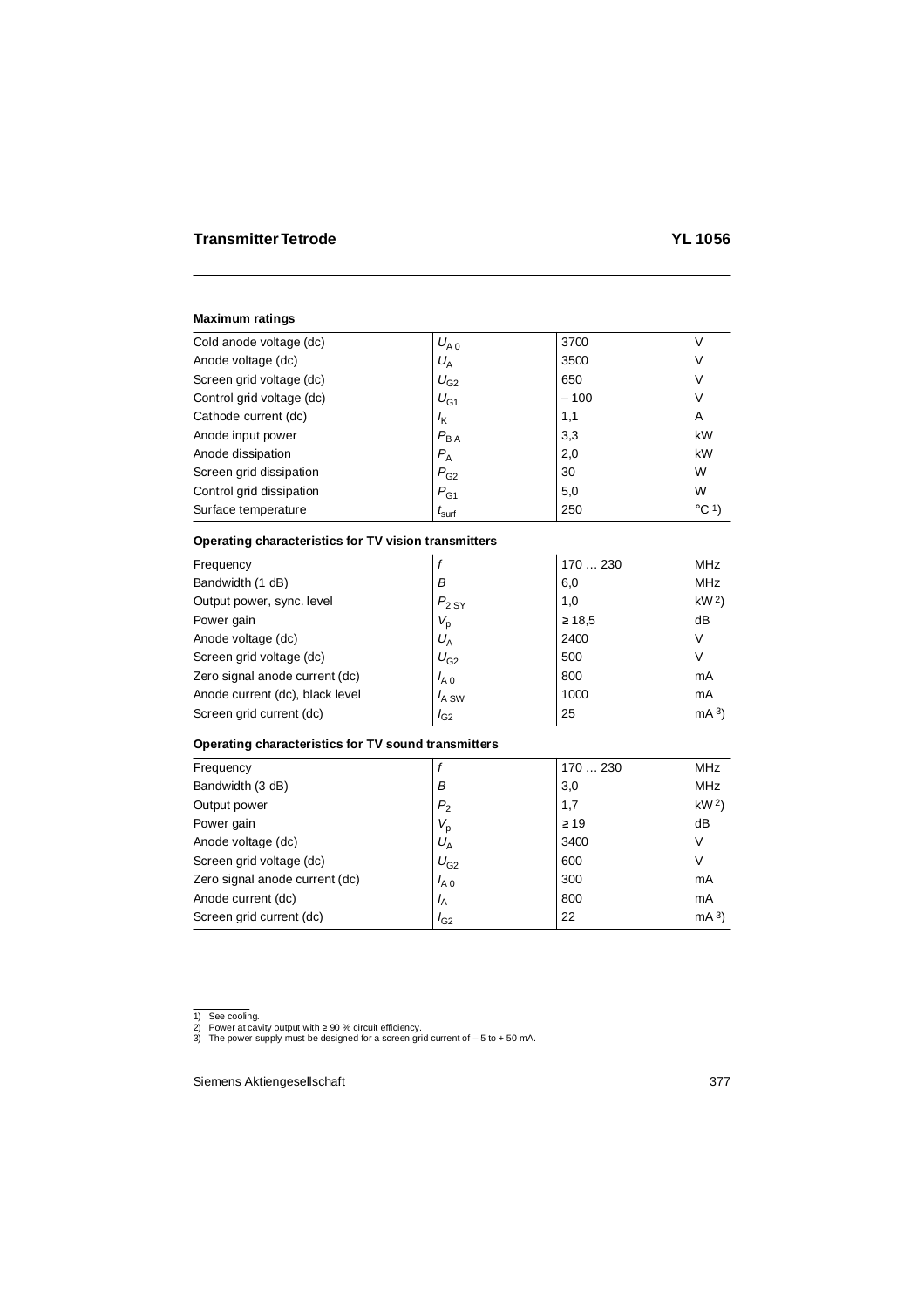| Frequency<br>Bandwidth (1 dB)<br>B<br>Output power, sync. level<br>$P_{2,SY}$ |             |             |             |                 |
|-------------------------------------------------------------------------------|-------------|-------------|-------------|-----------------|
|                                                                               | 170230      | 470600      | 600860      | <b>MHz</b>      |
|                                                                               | 8,5         | 8,5         | 8,5         | <b>MHz</b>      |
|                                                                               | 550         | 550         | 550         | W <sup>1</sup>  |
| Power gain<br>$V_{\sf p}$                                                     | $\geq 17.5$ | $\geq 17.5$ | $\geq 17.5$ | dВ              |
| 3-tone intermodulation ratio<br>a <sub>IM3</sub>                              | $\geq 58$   | $\geq 58$   | $\geq$ 58   | dB <sup>2</sup> |
| $U_{\rm A}$<br>Anode voltage (dc)                                             | 2,75        | 3,0         | 3,4         | kV              |
| Screen grid voltage (dc)<br>$U_{G2}$                                          | 600         | 600         | 600         | V               |
| Zero signal anode current (dc)<br>$I_{A,0}$                                   | 570         | 570         | 500         | mA              |
| Anode current (dc), black level<br>$I_{A}$ SW                                 | 700         | 700         | 650         | mA              |
| Screen grid current (dc)<br>$I_{G2}$                                          | 10          | 10          | 10          | mA <sup>3</sup> |

#### **Operating characteristics for TV translators with combined vision/sound transmission**





1) Power at cavity output with 85 % circuit efficiency.

2) Measured in accordance with specification FTZ 176 Pfl 2 of the German Telekom with distortion-free input signal;

 $f_{\text{B}}$ : – 8 dB,  $f_{\text{SB}}$ : – 16 dB,  $f_{\text{T}}$ : – 10 dB.<br>3) The power supply must be designed for a screen grid current  $of - 5 to + 40 mA$ .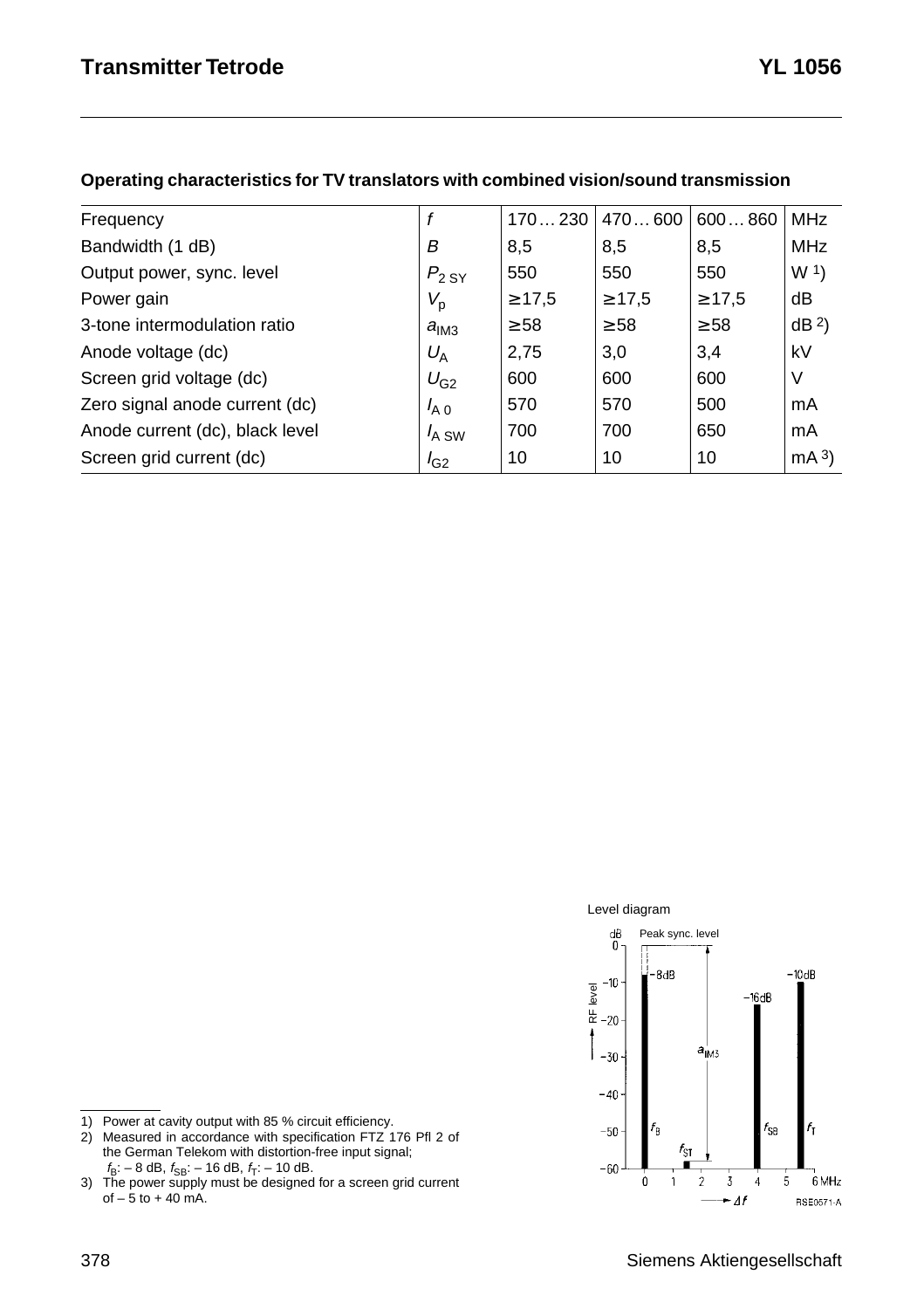# **Tube mounting**

Sufficiently flexible spring-finger contacts must be used to connect the tube. Suitable contact rings are available as accessories. The reference edge (control grid terminal, see dimensional drawing) also serves as stop edge.

If the tube is to be clamped to the socket in order to prevent it from jumping out of the latter, the clamping pressure may only have an effect on the stop edge.

The tube can be mounted as required.

#### **Recommendations on power supply dimensioning for linear amplifiers**

For the generation of the control grid voltage we recommend a constant voltage source since the linearity of performance deteriorates if a cathode resistor is used.

At drive with modulated signal, a rectifying effect is produced by the quadratic component of the tube transfer characteristic and the anode or cathode current contains video frequency components with frequencies up to 5,5 MHz. Therefore, the cathode/grid path as well as the anode power supply must be sufficiently blocked and free of resonances for the entire video frequency range to prevent reactive effects on the intermodulation of the amplifier. Experience has shown that an electrolytic capacitor of 10  $\mu$ F to 50  $\mu$ F is necessary between control grid and cathode. For screen grid and anode power supply a capacitor of 0,1 µF up to some µF is recommended.

## **Forced-air cooling**

The minimum air flow rate required for max. anode dissipation is given in the cooling air diagram, valid for 45 °C inlet temperature at a normal air pressure of 1 bar (sea level). The cooling air is supplied from the electrode terminal side. For further details on forced-alr cooling refer to "Explanations on Technical Data".

## **Safety precautions**

The section "Safety precautions" under "Explanations on Technical Data" describes how the tube is to be protected against damage due to electric overload or insufficient cooling. A copper wire with 0,10 mm diameter should be used to test the anode overcurrent trip circuit.

The use of a tube fuse RöSich2/RöSich9 is recommended to protect the anode against thermal overload. In conjunction with a pull switch RöKt11 it disconnects the voltages at the tube in case of overload (see accessories).

A protective gap shall be provided between screen grid and cathode to protect the control grid and the cathode against damage in case of spark-over from the side of the anode.

In addition, a limiting circuitry is recommended for screen grid protection.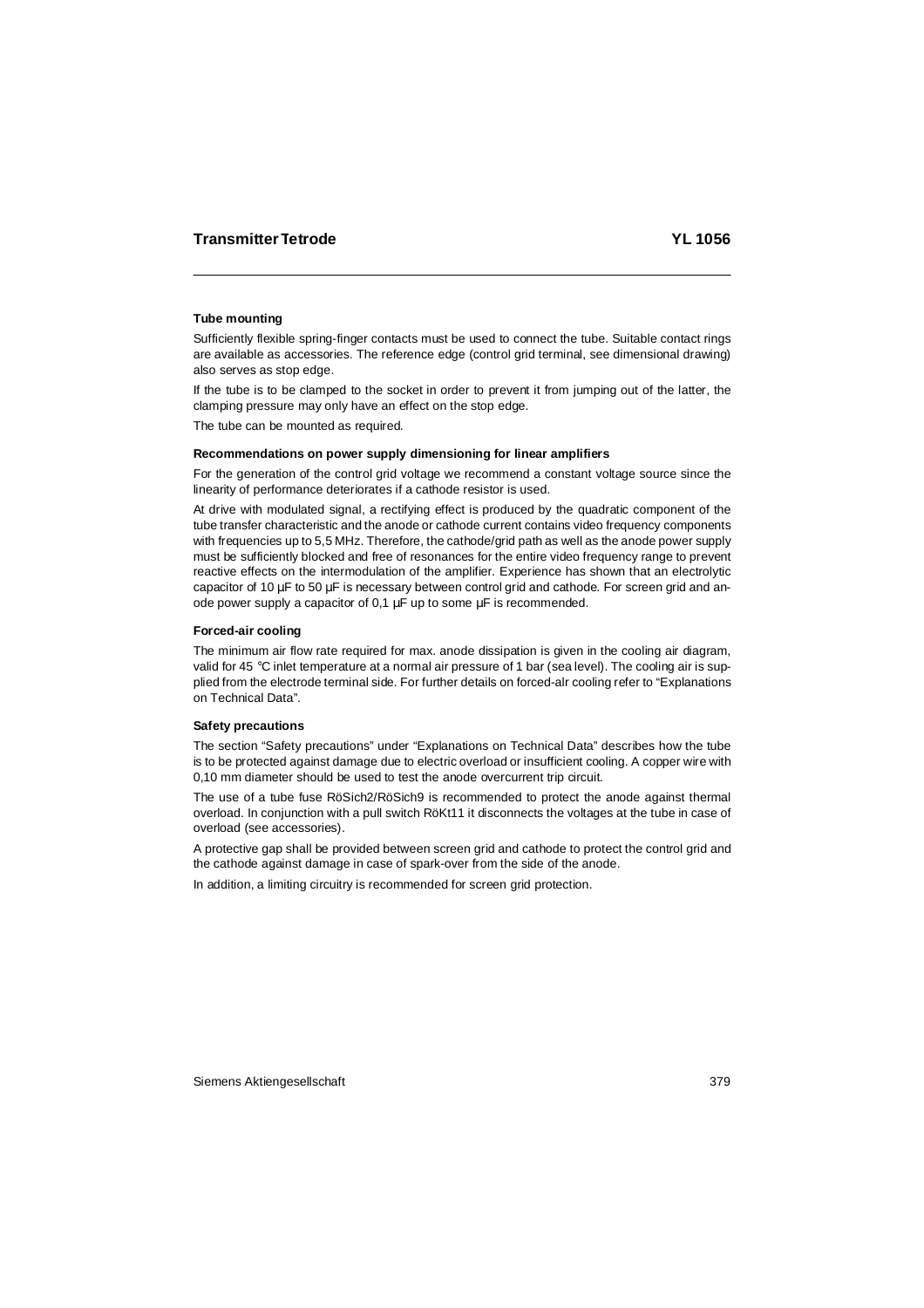# **Cooling air diagram**



The cooling air is supplied from the electrode terminal side.

Air pressure = 1 bar  $t_1 = 45$  °C





| $U_{\rm A}$ | $= 3.4$ kV          |
|-------------|---------------------|
| $U_{G2}$    | $= 600 V$           |
| $U_{\rm F}$ | $= 3.8 V$           |
|             | $B(1 dB) = 8.5 MHz$ |
| f           | = 780 MHz           |